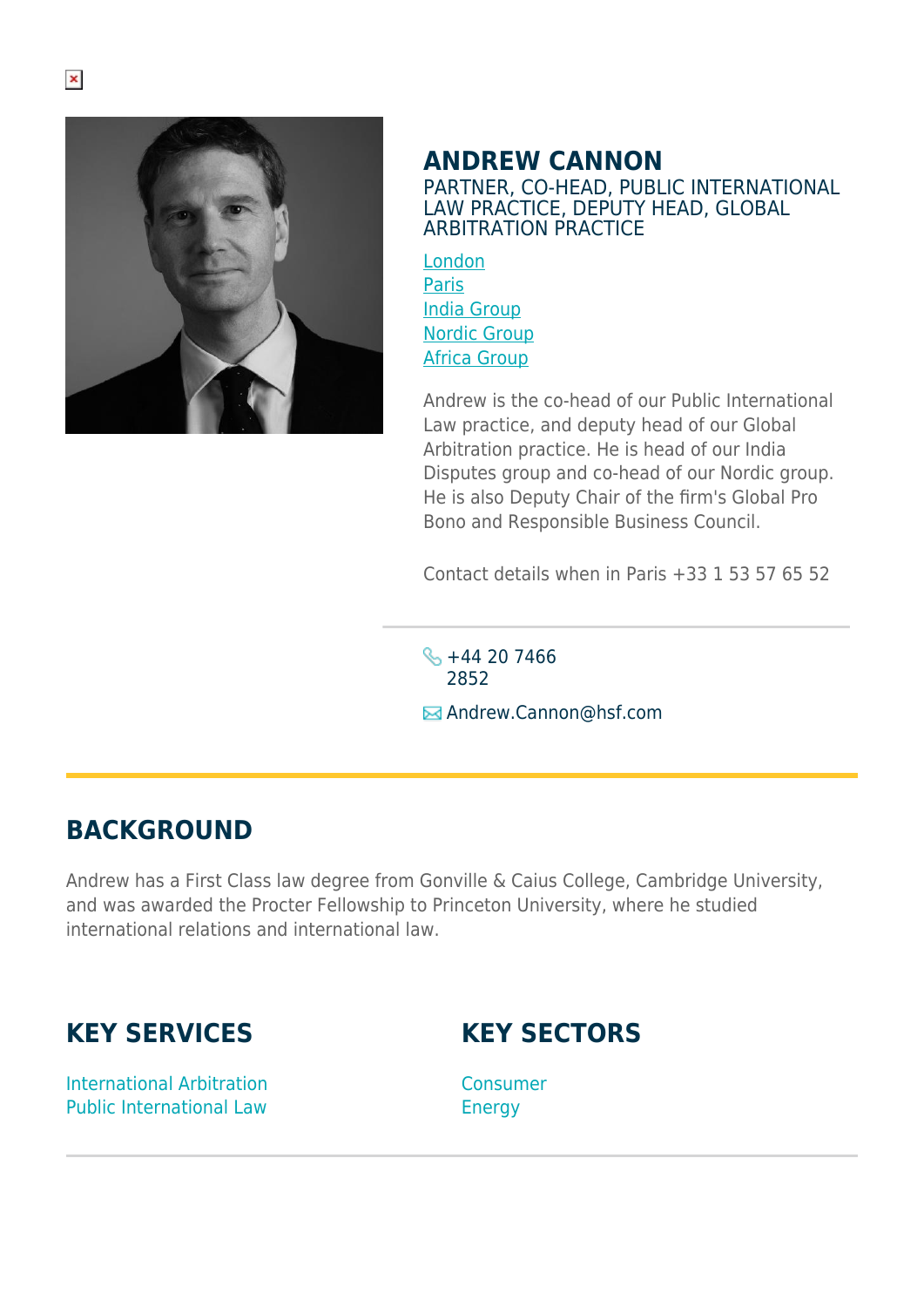## **EXPERIENCE**

Andrew has extensive experience of advising states, state-owned entities and major companies on all aspects of public international law. He has acted in ad hoc and institutional arbitrations across multiple jurisdictions, under the rules of all major arbitral institutions and under a range of governing laws. He has also acted in high profile litigation cases before a range of international and domestic judicial bodies, including the Court of Justice of the EU and General Court, the UK Supreme Court, House of Lords and Court of Appeal.

Andrew previously worked as a legal adviser to the UK Foreign and Commonwealth Office, and represented the UK at the UN in New York and the EU in Brussels, as well as in other international institutions. He has extensive experience of negotiating and advising on bilateral and multilateral treaties and other international instruments.

He is appointed to the UK Attorney General's Public International Law (PIL) "A" panel of counsel, is a Councillor on the European Users' Council of the London Court of International Arbitration (LCIA), and a member of the Executive Board of the European Federation for Investment Law and Arbitration (EFILA).

Andrew is qualified as a solicitor in England and Wales. He has worked in our offices in London, Paris and Hong Kong, and speaks English and French fluently.

Andrew's experience includes acting for:

- a consortium of leading multinational energy companies in UNCITRAL arbitration and expert determination proceedings against a Central Asian Republic. The case concerned budget and schedule disputes worth US\$9 billion in a high-profile politically significant dispute concerning one of the world's largest oil and gas projects
- an Asian government in ICSID arbitration proceedings brought against it by investors in connection with their withdrawal from a major oil field and related contractual issues
- a West European telecoms company in ICSID proceedings against a European state relating to the cancellation of the privatisation of a state-owned company
- a multinational energy company in a US\$150 million ICC arbitration concerning the impact of compulsory price renegotiation through governmental regulation in the Indonesian coal industry, giving rise to complex issues of force majeure, contractual and common law termination rights